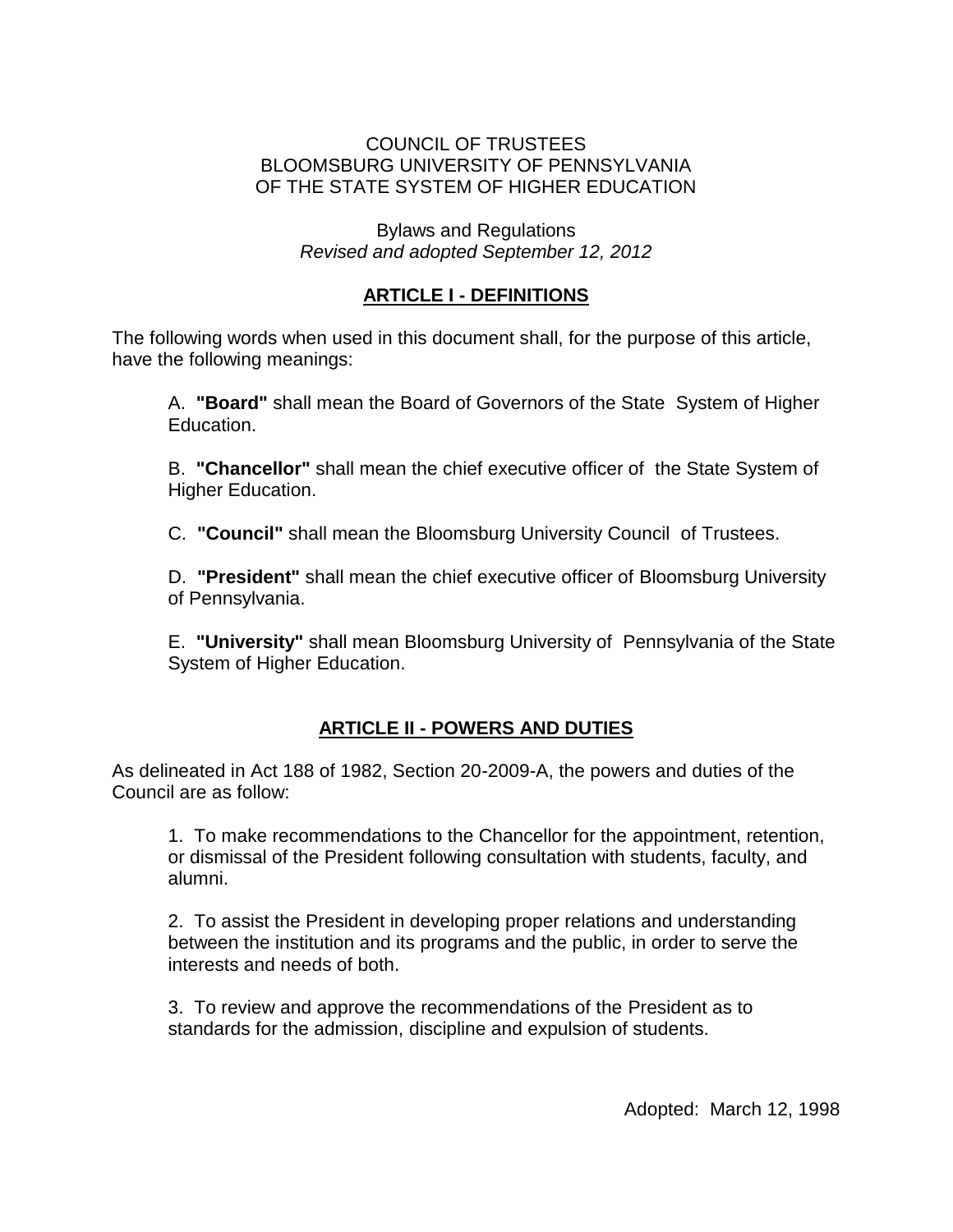4. To review and approve the recommendations of the President pertaining to policies and procedures governing the use of institutional facilities and property.

5. To approve schools and academic programs.

6. To review and approve the recommendations of the President pertaining to annual operating and capital budget requirements for forwarding to the Board.

7. To review and approve charges for room and board and other fees except student activity fees.

8. To conduct an annual physical inspection of facilities and make recommendations regarding maintenance and construction to the Board.

9. To review and approve all contracts and purchases negotiated or awarded by the President with or without competitive bidding and all contracts for consultative services entered by the President.

10. To represent the institution at official functions of the Commonwealth.

11. To take such other action as may be necessary to effectuate the powers and duties herein delegated.

12. In accordance with the evaluation procedure established by the Board, each council shall conduct an evaluation of the President and forward the results of that evaluation with recommendation to the Chancellor for submission to the Board.

#### **ARTICLE III - MEMBERSHIP**

As delineated in Act 188 of 1982, Section 20-2008-A, the membership of the Council shall be as follows:

Section 1. MEMBERSHIP. The Council shall consist of eleven (11) members who, except for student members, shall be nominated and appointed by the Governor with the advice and consent of the Senate. At least two (2) members of the eleven (11) member Council shall be alumni of the University.

Section 2. TERM. The members of the Council shall have a term of office as set forth in Act 188 of 1982 as amended.

#### **ARTICLE IV - QUORUM**

Section 1. Six members of the Council shall constitute a quorum.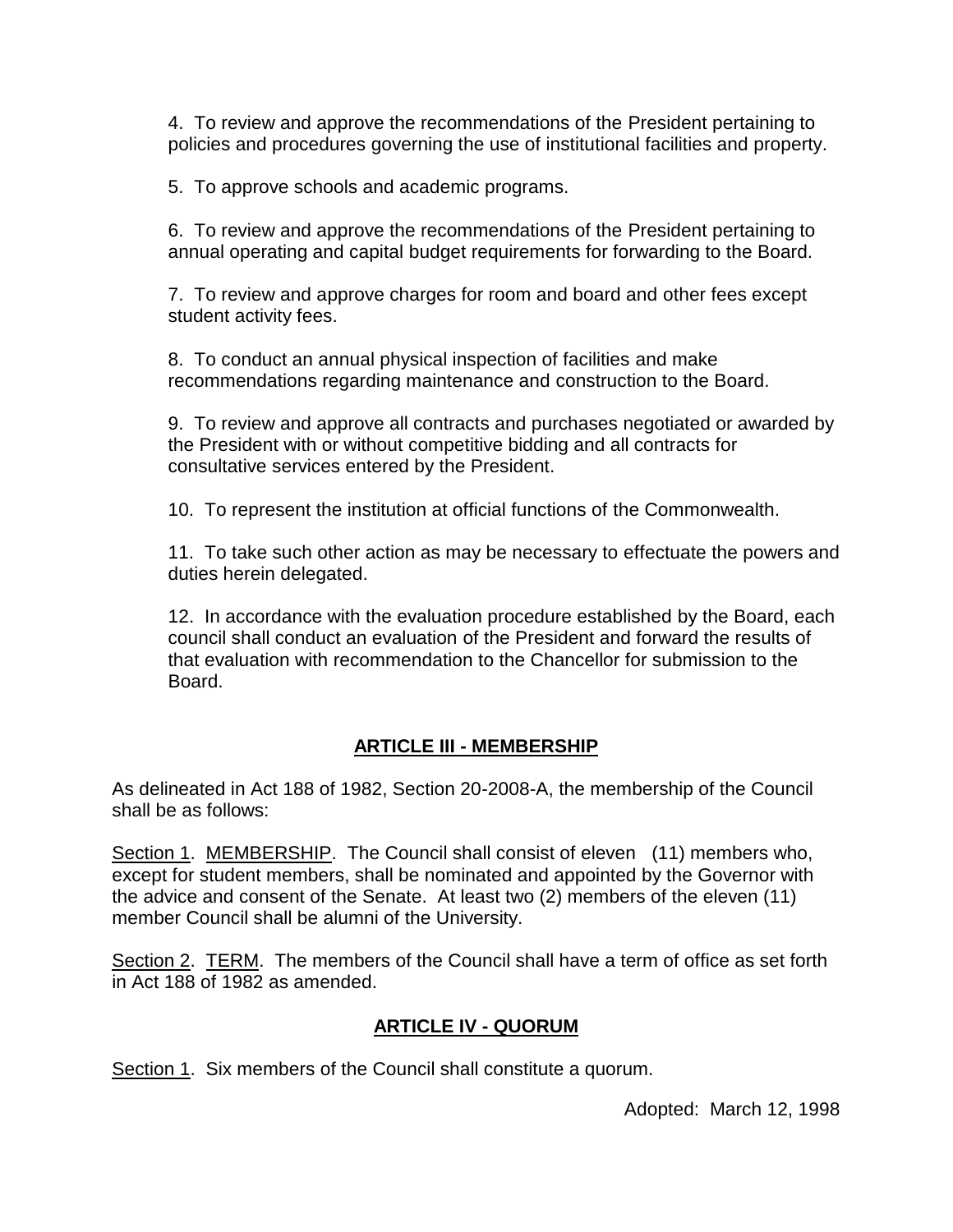### **ARTICLE V - MEETINGS**

As delineated in Act 188 of 1982, Section 20-2008-A. (d), the Council shall meet at least quarterly.

Section 1. REGULAR MEETINGS. A regular meeting of the Council shall be held not less than four times each year. The schedule of meetings shall be formulated at the beginning of each fiscal year and advertised in accordance with Act 84 of 1986, the Sunshine Law.

Section 2. ANNUAL MEETING. The annual meeting of the Council shall be conducted as part of the regularly scheduled meeting held immediately preceding July 1 of each year. At this meeting, the officers of the Council for the next year shall be elected.

Section 3. SPECIAL MEETINGS. Special meetings may be called at any time by the Chairperson of the Council or the President. Special meetings shall also be called by the Chairperson of the Council upon the request of three members of the Council. Public notice of special meetings shall be in accordance with Act 84 of 1986, the Sunshine Law.

Section 4. NOTICE OF MEETINGS. The Secretary shall be responsible for notifying the members of the Council relative to the time and place of all meetings of the Council. In the case of special meetings, the purpose for which the special meeting is called shall be given in the notice, and the business transacted at such meeting shall be limited to the purpose stated in the call. A notice of each regular and special meeting shall be sent to the Chancellor. Notice shall be effective if sent by regular mail for regular meetings.

Section 5. PARLIAMENTARY AUTHORITY. Roberts Rules of Order Revised shall be the guide for the Council in determining questions of parliamentary procedure not herein specifically provided. The Council may also adopt, from time to time, rules necessary as appropriate for the conduct of its business.

Section 6. MINUTES OF MEETINGS. A copy of the minutes of each meeting shall be sent to each member of the Council following each meeting of the Council and each meeting of the Executive Committee.

## **ARTICLE VI - OFFICERS**

Section 1. OFFICERS. The officers of the Council shall be a Chairperson, Vice Chairperson, and Secretary whose term shall commence on July 1 and conclude on June 30 two years later.

Section 2. ELECTION. The officers of the Council shall be elected for a two-year term at the annual meeting of the Council and shall perform the duties assigned to their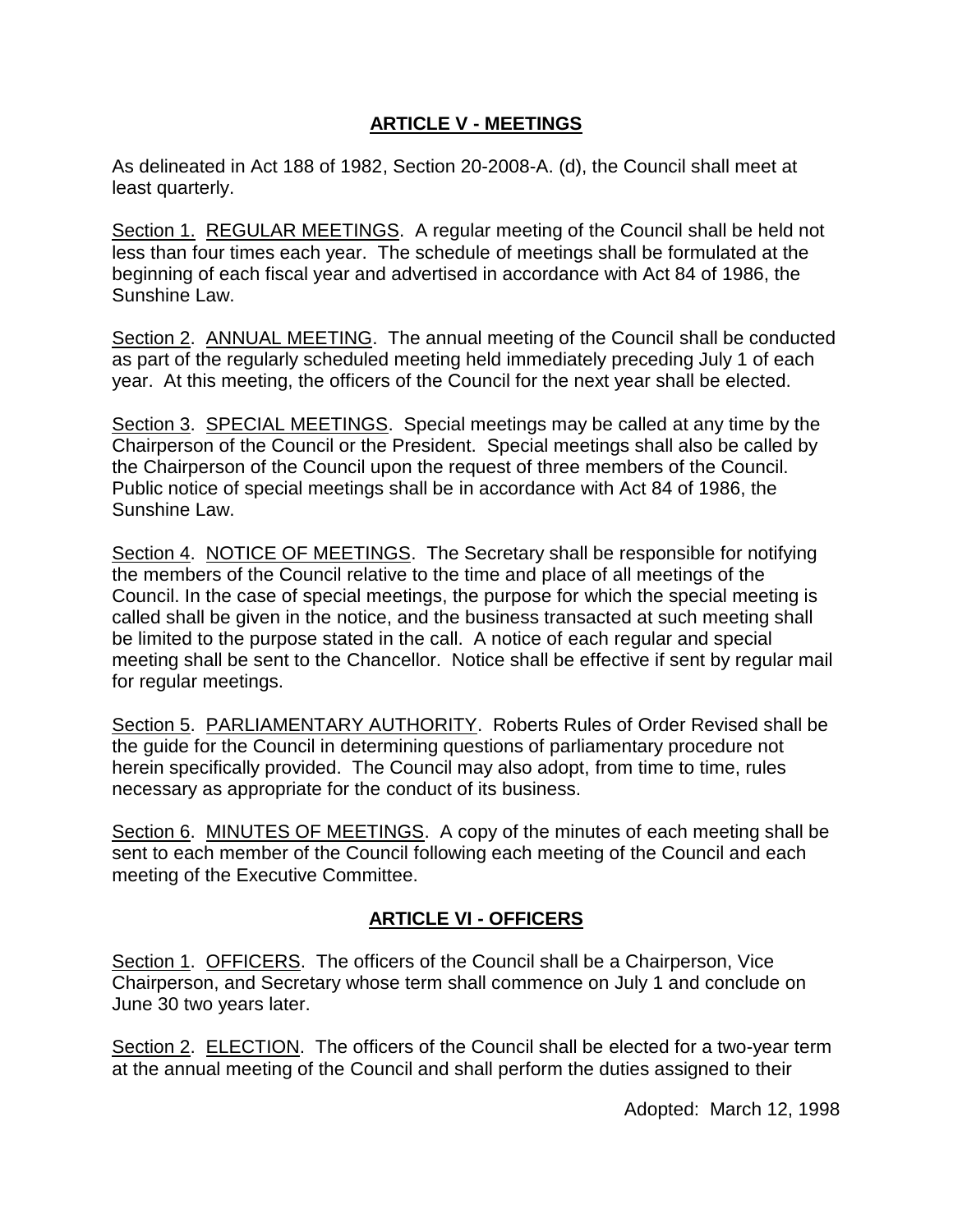respective office. They shall hold office until successors are legally elected. A Nominating Committee shall be appointed by the Chairperson of the Council, with the concurrence of a majority of the members of the Council, at the meeting preceding the annual meeting for the purpose of nominating individuals to serve as officers of the Council. Nominations for any offices of the Council may also be made by any member of the Council at the annual meeting.

Section 3. DUTIES. The Chairperson shall call, convene and conduct all meetings. The Vice Chairperson shall act in the absence of, or at the request of, the Chairperson with regard to regular and special meetings. The Secretary shall perform those duties prescribed in these Bylaws.

Section 4. VACANCIES. Vacancies in Council office during the two-year term shall be filled by the Executive Committee and ratified at the next public meeting.

Section 5. TERM LIMIT. Officers are eligible to be re-elected for not more than two consecutive two-year terms.

# **ARTICLE VII - COMMITTEES**

Section 1. EXECUTIVE COMMITTEE. The Council may provide for an Executive Committee to be composed of the three elected officers of the Council, the student trustee, and the immediate past chairperson of the Council. This committee shall meet on call of the Chairperson as needed. The purpose of this committee shall be to receive information on the status of the university from the President.

Section 2. STANDING COMMITTEES. The Standing Committees are as follows:

1. Academic Affairs. This committee shall consist of at least two members of the Council appointed by the Chairperson of the Council, one of whom shall be designated Chairperson of the committee by the Chairperson of the Council. The purpose of this committee is to periodically review all University changes in academic policies and procedures, all new or discontinued academic programs, and the current status of all accreditation goals in order to report to the rest of the Council on the health of the educational mission of the University. The committee will meet at least once per semester with the Provost and Senior Vice President of Academic Affairs, and report periodically to the Council of Trustees.

2. Administration. This committee shall consist of at least two members of the Council appointed by the Chairperson of the Council, one of whom shall be designated Chairperson of the committee by the Chairperson of the Council. The purpose of this committee is to review the recommendations of the President pertaining to annual operating and capital budget requirements for forwarding to the Council, to review and recommend to the full Council charges for room and board and other fees except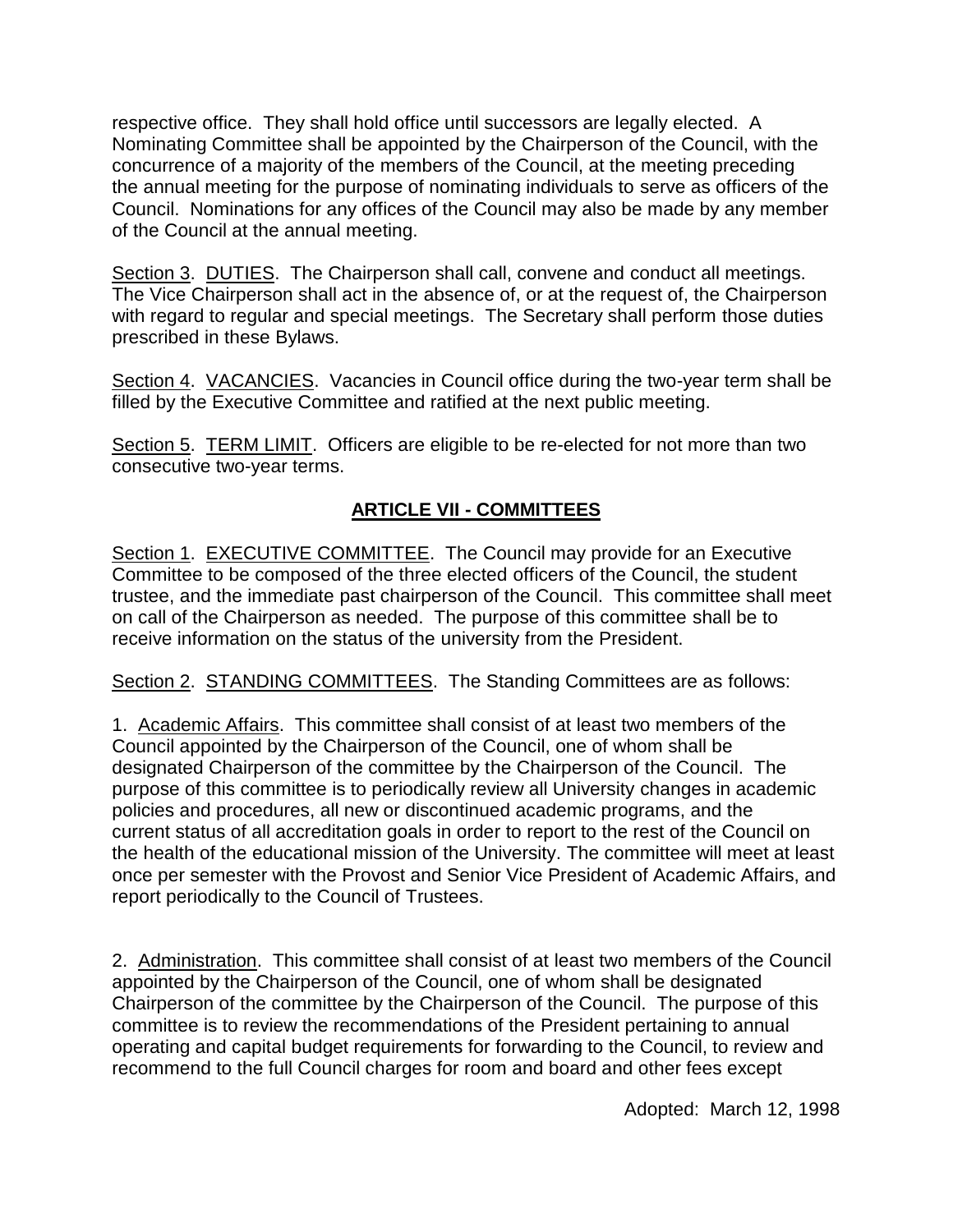student activity fees in consultation with the **Student Life** Committee, and to review and recommend to the full Council all contracts and purchases negotiated or awarded by the President with or without competitive bidding and all contracts for consultative services entered by the President. The committee will meet prior to the quarterly Council of Trustees meeting with the Vice President of Administration and Finance and the President.

3. **Student Life**. This committee shall consist of at least two members of the Council appointed by the Chairperson of the Council, one of whom shall be designated Chairperson of the committee by the Chairperson of the Council. The purpose of this committee is to review and recommend to the full Council charges for room and board and other fees except student activity fees in consultation with the Administration Committee, and to review and recommend to the full Council recommendations of the President related to standards for the admission, discipline and expulsion of students. The committee will meet at least once per semester with the Vice President of Student Affairs, and report periodically to the Council of Trustees.

4. University Advancement. This committee shall consist of at least two members of the Council appointed by the Chairperson of the Council, one of whom shall be designated Chairperson of the committee by the Chairperson of the Council. The purpose of this committee is to review and advise the Council on university advancement policies including alumni affairs, marketing and communication, annual and planned giving, capital campaigns, major donor campaigns, related fund-raising activities, and facility naming. The committee will meet at least once per semester with the Vice President of University Advancement and the Executive Director of the Bloomsburg University Foundation, and report periodically to the Council of Trustees.

5. Athletics. The committee shall consist of at least two members of the Council appointed by the Chairperson of the Council, one of whom shall be designated chairperson of the committee by the Chairperson of the Council. The committee is an oversight committee that will review and monitor NCAA compliance and behavior of student-athletes. Additionally the committee, in consultation with Academic Affairs, will review academic progress of student-athletes. The committee will meet at least once per semester with the Director of Athletics and the Vice President of Student Affairs, and report periodically to the Council of Trustees.

The Chairperson of the Council shall be an ex-officio member of each standing committee and shall have the right to vote in the event of a tie.

Section 3. SPECIAL COMMITTEES. The Chairperson of the Council, with the concurrence of a majority of the Council may appoint special committees, such as Facilities Naming Committee, Presidential Evaluation Committee, Nominating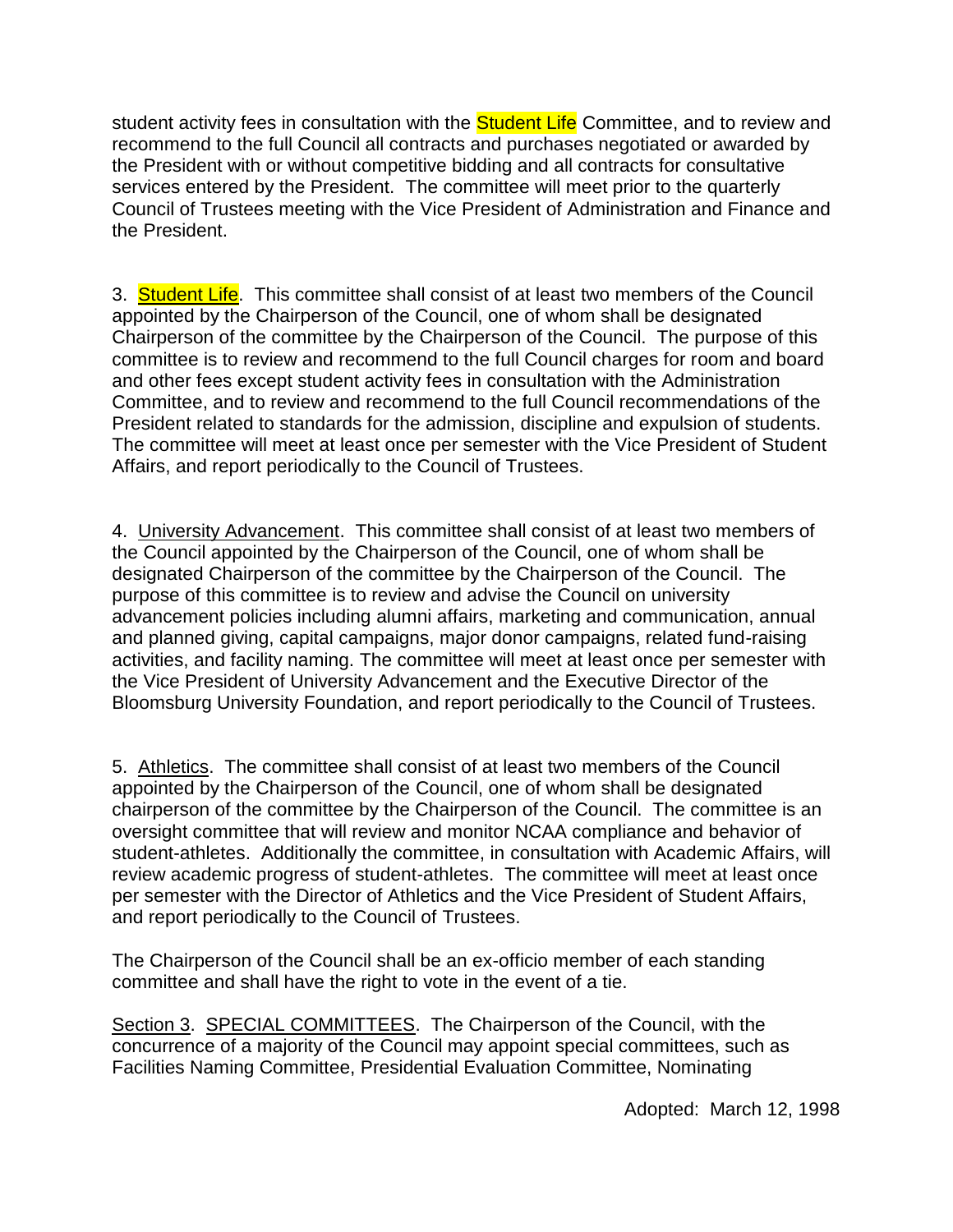Committee, and any other such committees as are deemed necessary for the transaction of business or as authorized by the Council.

Facilities Naming. This committee shall consist of at least two members of the Council appointed by the Chairperson of the Council, one of whom shall be designated Chairperson of the committee by the Chairperson of the Council. Other areas of representation on this committee shall be two Bloomsburg Chapter APSCUF Representatives, two Bloomsburg Chapter AFSCME Representatives, two Bloomsburg University Alumni Association Representatives, two Bloomsburg University Community Government Representatives, appointed by the president of the respective area, and the Bloomsburg University Vice President for University Advancement. The purpose of this committee is to receive recommendations from the Vice President for University Advancement for review and presentation to the full Council.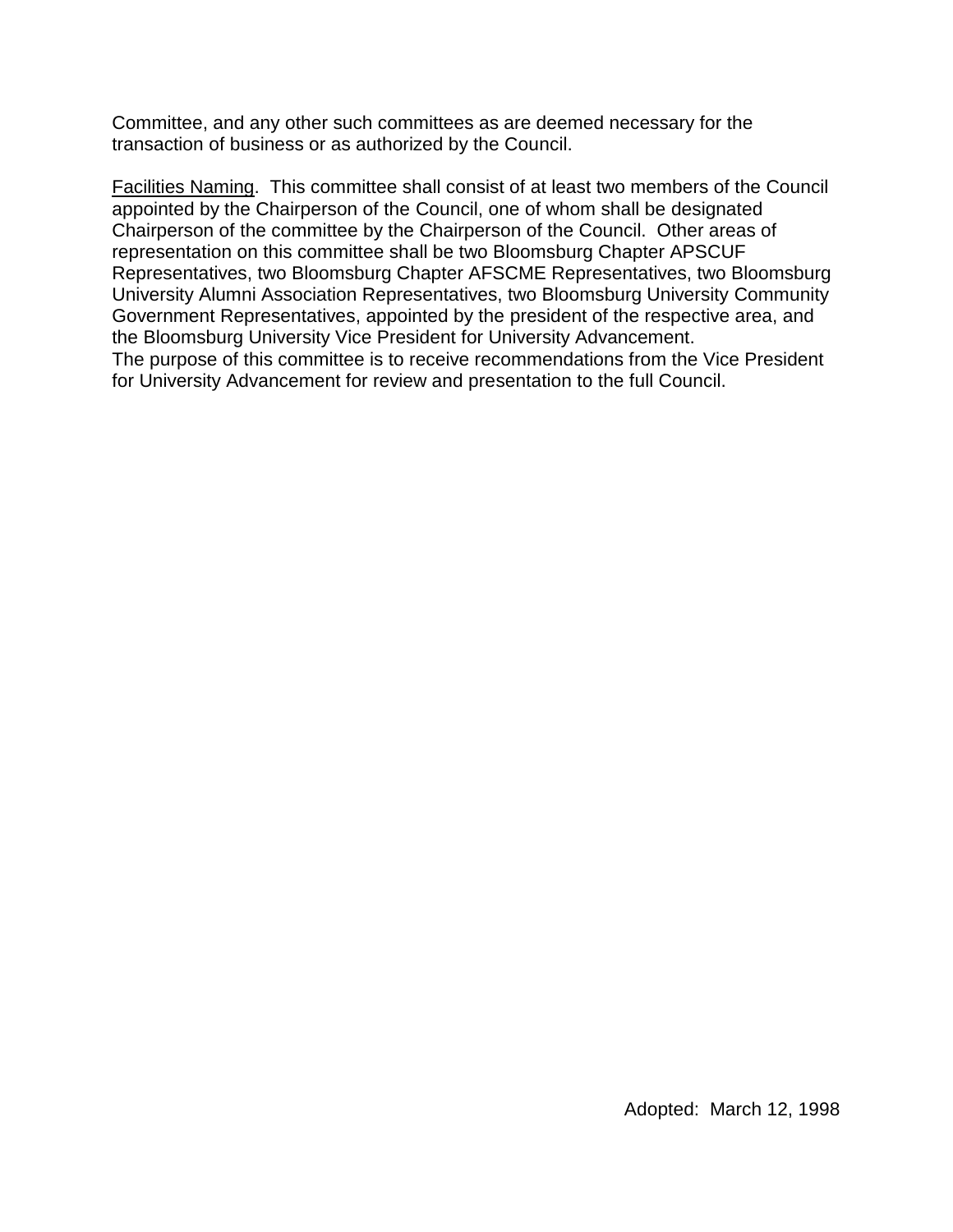### **ARTICLE VIII - ORDER OF BUSINESS**

The order of business at the regular meetings of the Council, unless changed by a majority of those members present, shall include, but not be limited to the following:

- 1. Call to Order
- 2. Pledge of Allegiance
- 3. Public Comment Period
- 4. Approval of the minutes of the previous meeting as distributed to the Council
- 5. New Business
	- A. President
	- B. Academic Affairs
	- C. General Administration
	- D. Student Life
	- E. University Advancement
- 6. Other Business
- 7. Trustee Comments
- 8. Adjournment

## **ARTICLE IX - HEAD OF THE UNIVERSITY**

The University President is the University's chief executive officer and ex-officio non-voting member of the Council and of all Council standing committees. Within the powers and constraints of Act 188 of 1982 as amended, the President is charged with carrying out the trustees' policies and programs and administering the educational and business affairs of the University. The President shall advise the Council on all matters where Council must take official action. The President is charged with supplying the Council with sufficient information for its decision making. The President shall call upon the trustees for objective counseling and advice. When acting for the Council, the President is expected to adhere faithfully to the council's policies.